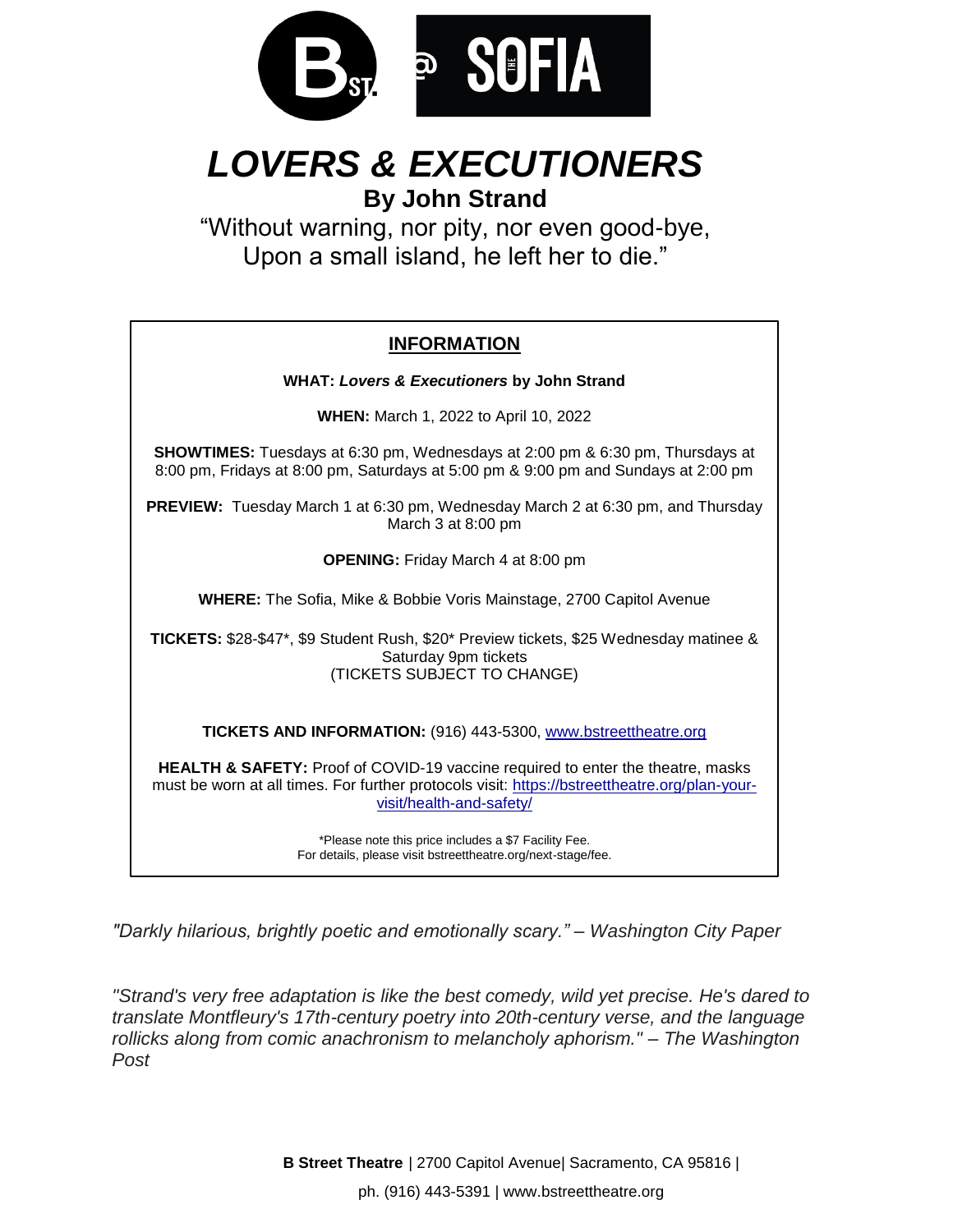

### *Lovers & Executioners***, by John Strand:**

When nobleman Bernard (Kevin Kantor) believes that his wife Julie (Melinda Parrett) has been unfaithful, of course his only option is to strand her on a deserted island to die! Unfortunately for him, she is not so easily dispatched. Three years after her attempted murder, Julie disguises herself as a man and returns home to seek her revenge. By now, Bernard has set his sights on a younger woman (Meher Mistry), but in order to win the ingenue's heart, he'll have to cross swords with a cocky conquistador (Peter Story) and his own not-so-dead ex-wife!

With Shakespearean levels of murder and mayhem, misunderstandings and mistaken identities, John Strand has skillfully adapted this unhinged modern romp from 17<sup>th</sup> century French playwright Montfleury's commedia dell'arte piece while still preserving the original's distinct flavor.

"Rhyming couplets is one of the things I wanted to keep from the original structure," Strand said in an interview with B Street Associate Artistic Director Lyndsay Burch. "Much of the [French] comedy, and the tragedy too of course, is done in rhyming couplets. But in this case, some of the jokes are waiting for that shoe to drop. Because you're consciously aware of what that previous line was and you're waiting for that [payoff]."

Luckily, teeing up punchlines and knocking them out of the park is Artistic Director Buck Busfield's specialty, and he has packed *Lovers and Executioners* with B Street's finest comedic talent. Kantor, Parrett, Mistry, and Story are joined by special guest Terence Sims and beloved Company Members Amy Kelly and John Lamb, filling out a cast that is sure to leave the audience in stitches.

However, it's not fun and games and sword fights. Much like the rhyming couplets' structure sets up the audience for a laugh, Strand believes that those elements of humor allow the serious moments to hold more depth and weight.

"Nobody really wants, and I've never written a play like this, where it's entirely without humor whatsoever. There are plays like that, but I personally don't like sitting through them," Strand laughs during his conversation with Burch. "So in this case, we're erring way on the other side. But I think that those moments of humor set up some of the more serious parts of the play at the end." After all, this is the story of a heartbroken man who believes he has killed his wife and a heartbroken woman who just might return the favor. Will she? It's impossible to know until the very last moment!

Featuring commedia dell'arte shenanigans, dexterous swordsmanship choreographed by Karen Vance (of B Street's special holiday engagement *Tis the Season*), and the brilliant banter you've come to expect from the B Street Company, this thrilling production is sure to leave audiences breathless with laughter one moment and gasping in white-knuckled suspense the next!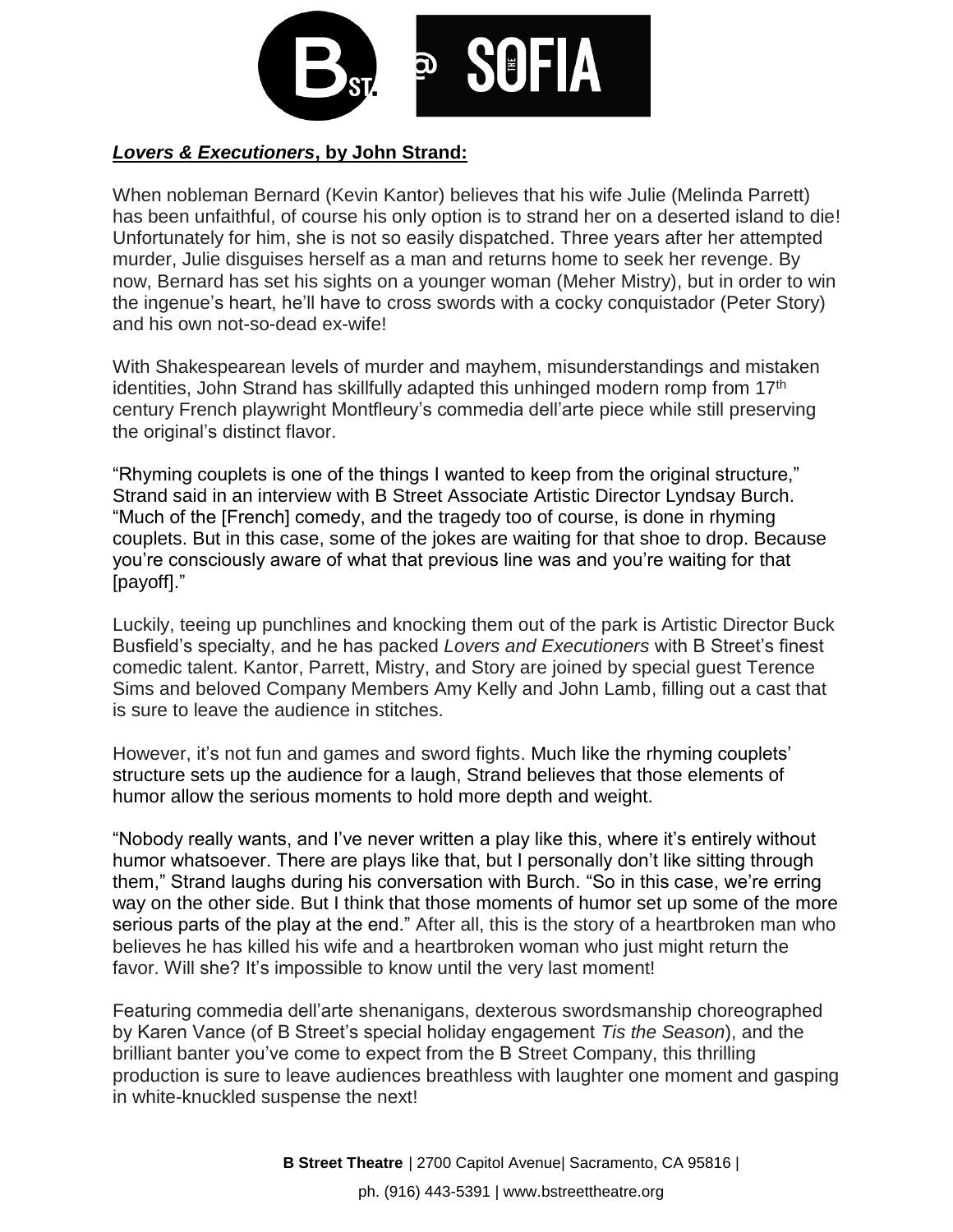

#### **THE PLAYWRIGHT:**

**JOHN STRAND –** John Strand recently spent two years as Playwright in Residence at Arena Stage/Mead Center for American Theater, Washington, DC, He is proud to be one of Arena's commissioned playwrights for its groundbreaking Power Plays initiative. His play *The Originalist*, featuring the character of the late Supreme Court Justice Antonin Scalia played by Edward Gero, directed by Molly Smith, finished successful runs in DC (twice), Sarasota, FL., Pasadena, Chicago (Court Theater), and NYC (59E59 St. Theaters); published in 2019 by the good folks at Dramatists Play Service, NY. John wrote the book for the new musical *Snow Child* based on the novel by Eowyn Ivey, music by Georgia Stitt and Bob Banghart, lyrics by Georgia Stitt, directed by Molly Smith; premiered at Arena in April 2018. He is at work on a couple of film & television projects, including the film version of *The Originalist* and a new play, *River of Doubt*  (Arena Stage commission), about the life of Teddy Roosevelt, and other projects he knows better than to talk about until they're completed. Among his other plays: *Hat! A Vaudeville* (book and lyrics); *Lincolnesque*; *Lorenzaccio* (adaptation of the 1834 classic by Alfred de Musset); *Lovers and Executioners*; *The Diaries*; *Tom Walker*; *Otabenga*; *Three Nights in Tehran*; *The Miser* (adaptation of Molière); *The Cockburn Rituals*. His novel *Commieland* is published by Kiwai Media, Paris and New York (kiwaimedia.com, and via Amazon).

#### **THE DIRECTOR:**

**BUCK BUSFIELD –** Buck has been involved with B Street since it was founded by his younger brother Timothy in 1986. In his tenure at B Street, Buck has served as a musician, composer and director. Buck is also a writer, having penned dozens of sketches and plays for B Street's School Tour, Family Series, Sketch Comedy Series and Mainstage. In 2018, Buck's long-held vision of a small, Midtown performing arts center was realized with the opening of the beautiful Sofia Tsakopoulos Center for the Arts. It was a labor of love, achieved by the efforts of the most talented, passionate and hard-working staff found anywhere; most notably, Bill Blake, Jerry Montoya and Lyndsay Burch, a brilliant acting company, a visionary and savvy board, and the profound generosity of an entire community.

#### **THE CAST:**

**KEVIN KANTOR – (Bernard)** Kevin Kantor (they/them) is a trans nonbinary actor, director, and performance poet, thrilled to return to B Street. Previously at B Street: *The Legend of Georgia McBride* and *The Sword in the Stone*. Regional: *Macbeth* (Actors Theatre of Louisville, dir. Les Waters); *The Legend of Georgia McBride*; *Things I Know to Be True*; *A Christmas Carol* (Milwaukee Repertory Theatre); *Othello*; *Twelfth Night*; *Sense and Sensibility* (Island Shakespeare Festival). Television: *American Crime*  (ABC). As a poet, Kevin's writing has amassed over 20 million collective views online and has been featured in Teen Vogue, The Huffington Post, Buzzfeed, and Upworthy. Their debut full-length poetry collection *Please Come Off-Book* was released March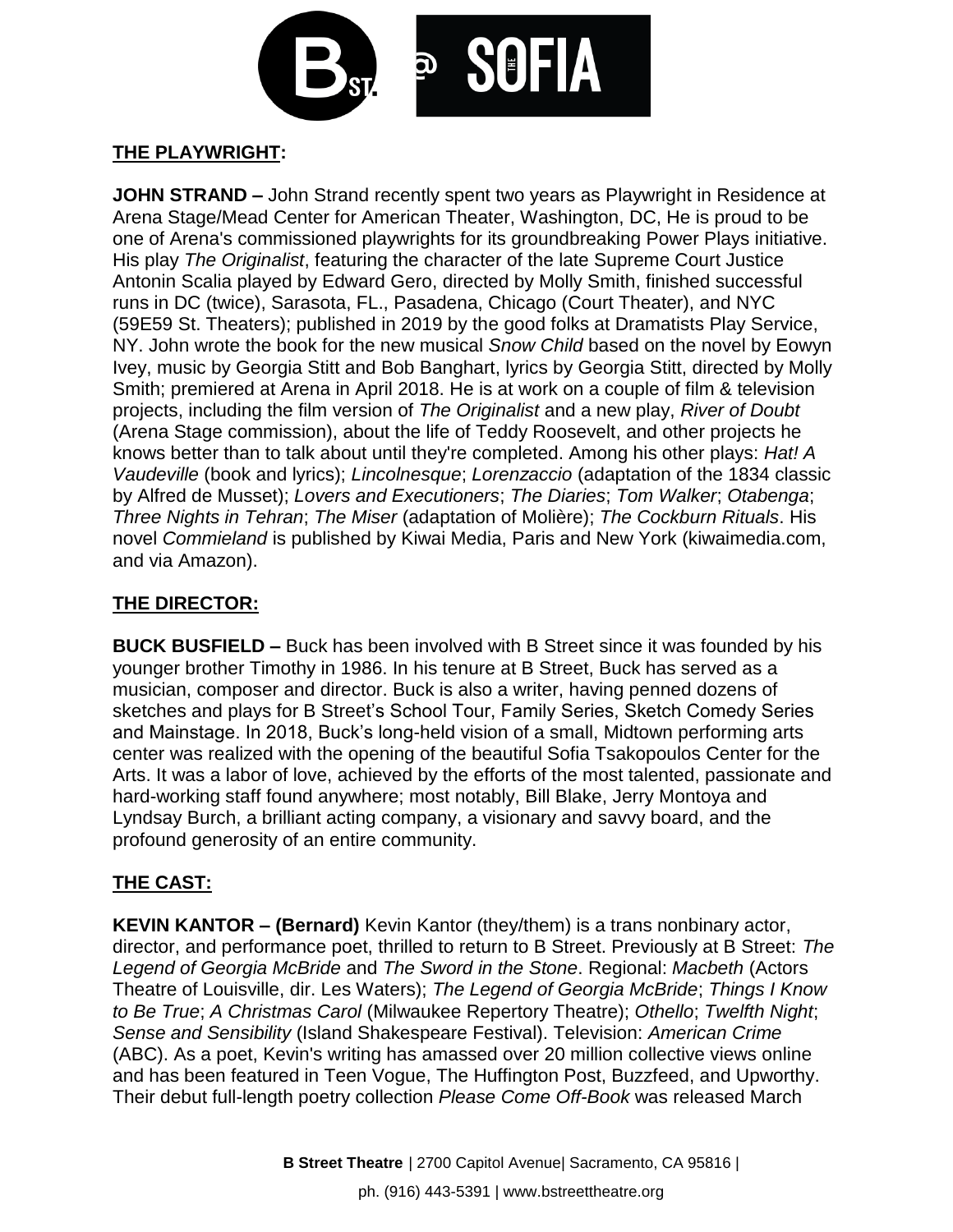

2021 (Button Poetry). They are an alumnus of the Actors Theatre of Louisville's Professional Training Company. @Kevin\_Kantor across all platforms.

**MELINDA PARRETT – (Julie/Frederic)** Melinda, a member of the B Street Acting Company, is immeasurably grateful for this opportunity to return to the SOFIA with this group of rockstars. Mainstage credits include: *elemeno pea*, *Robyn is Happy*, *The Ladies Foursome*, *Dry Powder*, and *A Doll's House: Part Two*. She has performed with theatres all over the country, including Denver Center, Goodspeed Opera House, Geva Theatre, Santa Cruz Shakespeare, PCPA Theaterfest, StageWorks Fresno, Sierra Repertory Theatre, Sacramento Music Circus, Odyssey Theatre LA, and Utah Shakespeare Festival, where she has spent seven seasons. Local credits include: *The Other Place* and *The Homecoming* (Capital Stage), *Orlando* (SacImpulse), *next to normal* (New Helvetia Theatre), and *A Christmas Carol* (STC). Proud parent of her ginger cat, Burton. Thank you for supporting live theatre! [www.melindaparrett.com](http://www.melindaparrett.com/)

**MEHER MISTRY – (Constance)** Meher is in Sacramento from Mumbai, India, to be a part of Lovers and Executioners. At the B Street Theatre, her credits include *Dance Nation*, *The Conference of The Birds* and *Junie B Jones is not a Crook.* Meher has performed in several productions in Mumbai and other Indian cities, including Disney India's *Beauty and the Beast, Monsoon Wedding, The Truth, Uncle Vanya, The Sound of Music, Lucrece, Jesus Christ Superstar*. Television credits include *The Week That Wasn't*, *Made in Heaven, Good Karma Hospital*. Film credits include *Silvat, Bansuri, Do Cup Chai.* Meher can also be seen in several national commercials in India, Google Pay, Amazon, Fisher-Price and Pepsodent to name a few. Instagram handle - @mehermistry. She is thrilled to be back on the B Street stage.

**PETER STORY – (Don Lope)** Peter is a member of the B Street Theatre Acting Company and a few of his favorite B Street credits include *One Man, Two Guvnors*; *Byhalia, Mississippi; The Forever Question*; *Ironbound*; and *A Year With Frog and Toad*. Local credits include *Luna Gale* (Capital Stage) & *Five Course Love* (Sacramento Theatre Co.) Other regional credits include *Surviving Sex* (Garry Marshall Theatre) & the national tour of the one-man *Men Are From Mars, Women Are From Venus*. Some oncamera favorites are *CSI*, *Without a Trace*, and *Days of Our Lives. @thepeterstory*

**JOHN LAMB – (Guzman)** John is a proud member of the B Street Theatre Core Acting Company. Mainstage credits include *A Child's Christmas in Reno, The House On Haunted Hill*, *Airness, One Man, Two Guvnors, The Book of Liz, Jack Goes Boating, The Seafarer, The Realistic Joneses,* and *The Explorer's Club.* Family Series credits include: *Ride Sally Ride*, *The Wizard of Oz*, *Charlotte's Web*, and *The Lion, the Witch, & the Wardrobe.* B Street Theatre directing credits include: *Hand to God, Women who Steal, The Tale of the Allergist's Wife, Earshot, The Maintenance Man, Beauty and the Beast,* and *The Big Bang.* John is the creator of Seekers of the Strange.

**TERENCE SIMS – (Octavius)** Terence is thrilled to make his B Street Theatre debut. Television credits include: *4400* (CW); *Chicago Med* (NBC). Previous theatre credits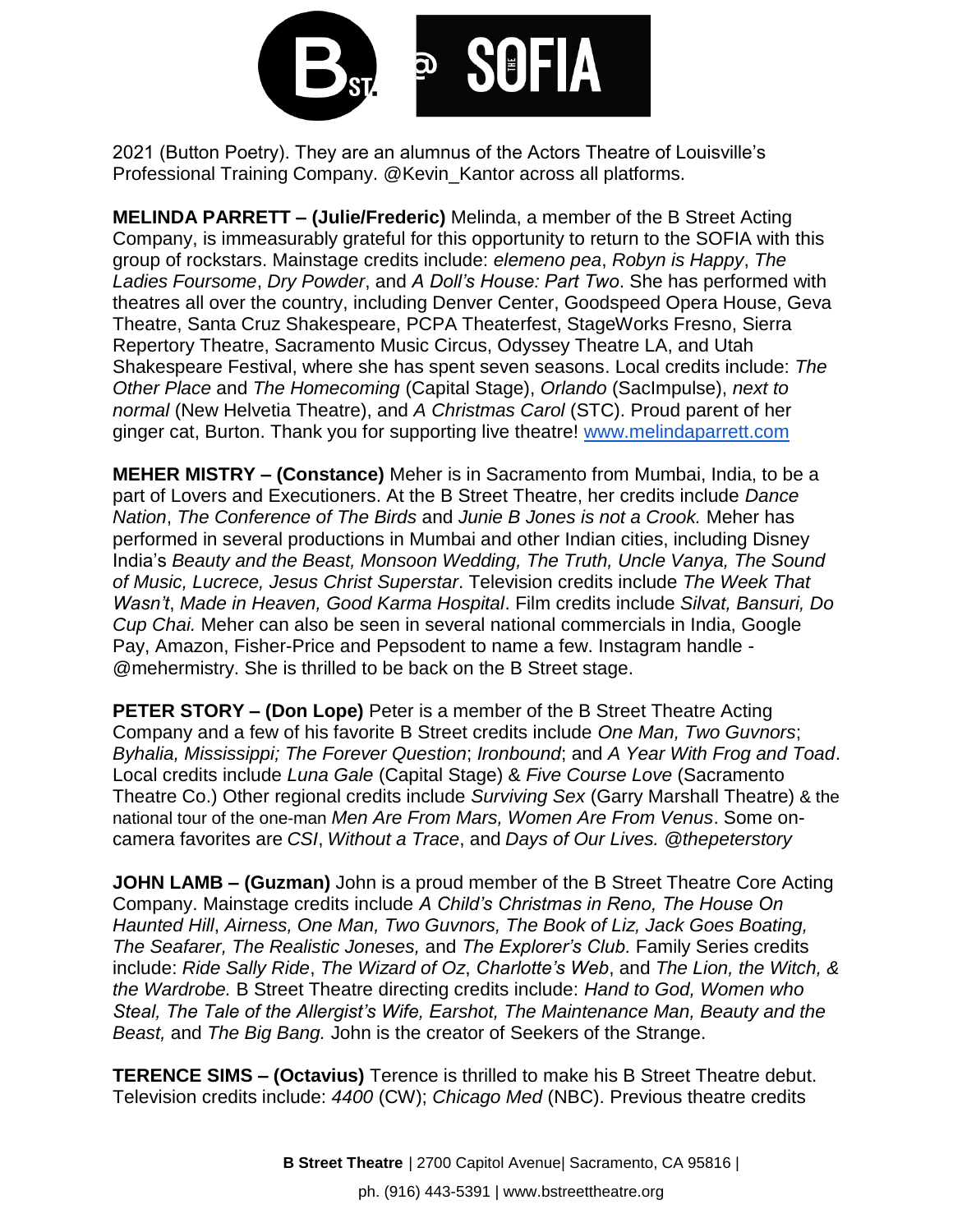

include: *Ma Rainey's Black Bottom* (Writer's Theatre); *Crumbs From the Table of Joy* (Raven Theatre); *Damascus* (Strawdog Theatre); *Barbecue* (Strawdog Theatre); *The Green Book* (Pegasus Theater); *Skeleton Crew* (u/s Northlight Theatre); *Monster* (Steppenwolf Theatre); *Between Riverside and Crazy* (u/s, Steppenwolf Theatre); *To Kill A Mockingbird* (Children's Theatre Madison). Terence is a member of Kinfolk Collective, an afrofuturist aesthetic tribe of artists & scholars working to rewrite and remaster the narrative of members of the African diaspora.

**Amy Kelly – (Beatrice)** Amy is a member of the B Street Theatre Core Acting Company. Recent Mainstage credits include: *Dance Nation, The House on Haunted Hill*, *The Ladies Foursome, One Man, Two Guvnors*, *Treatment.* Recent Family Series credit include: *A Christmas Carol*, *Charlotte's Web*, *The Sword in the Stone* and *The Wizard of O*z*.* Writing credits include: *Treatment* and *Surprise Party at the End of the World (*New Play Brunch - October 2018). Amy is also a teaching artist with the B Street Theatre Conservatory and has been featured in B Street Theatre's live podcast, *Poison Boot.* Her film credits include *Nick and Tristan Go Mega Dega* (2010), *West Hollywood Motel* (2013), *Honest Abe the Backstory* (2020) and many others. She was featured in one of LA's longest running comedy shows *All About Walken: The Impersonators of Christopher Walken*. TV credits include *Free Radio*, *New York Goes to Hollywood* and Netflix's *Thirteen Reasons Why*. You can follow her on the web @ Youtube.com/amykellytv. Special thanks to the Sofia and Amy's family and wife.

#### **More about B Street Theatre:**

B Street Theatre is a non-profit, professional theatre company producing primarily new work for adults, families, and children. The two-theatre playhouse on 2700 Capitol Avenue in Midtown Sacramento is home to the [Mainstage](http://www.bstreettheatre.org/mainstage) Series and [Family Series,](http://www.bstreettheatre.org/family-series) each created to feature intimate, quality theatre for audiences year-round. Recognized as one of the nation's top professional theatres, B Street Theatre has produced more than 160 world premieres written by B Street playwrights and numerous productions which were world, national, West Coast, or regional premieres.

B Street Theatre was originally founded in 1986 with the purpose of bringing the excitement of live performance to children through the B Street Theatre School Tour. This educational outreach program still serves over 200,000 students in Northern California annually.

B Street Theatre programs include the Mainstage Series, B Street Theatre Family Series and Family Series Field Trips, B Street School Assemblies, Upstairs at the B, B Street Acting Conservatory and Studio for Young People, and the B Street Theatre Internship program for pre-professional/post-college training.

In 2014, B Street brought its most popular play ever, *Around the World in 80 Days,* to India. The original cast performed in three Indian cities, furthering the organization's